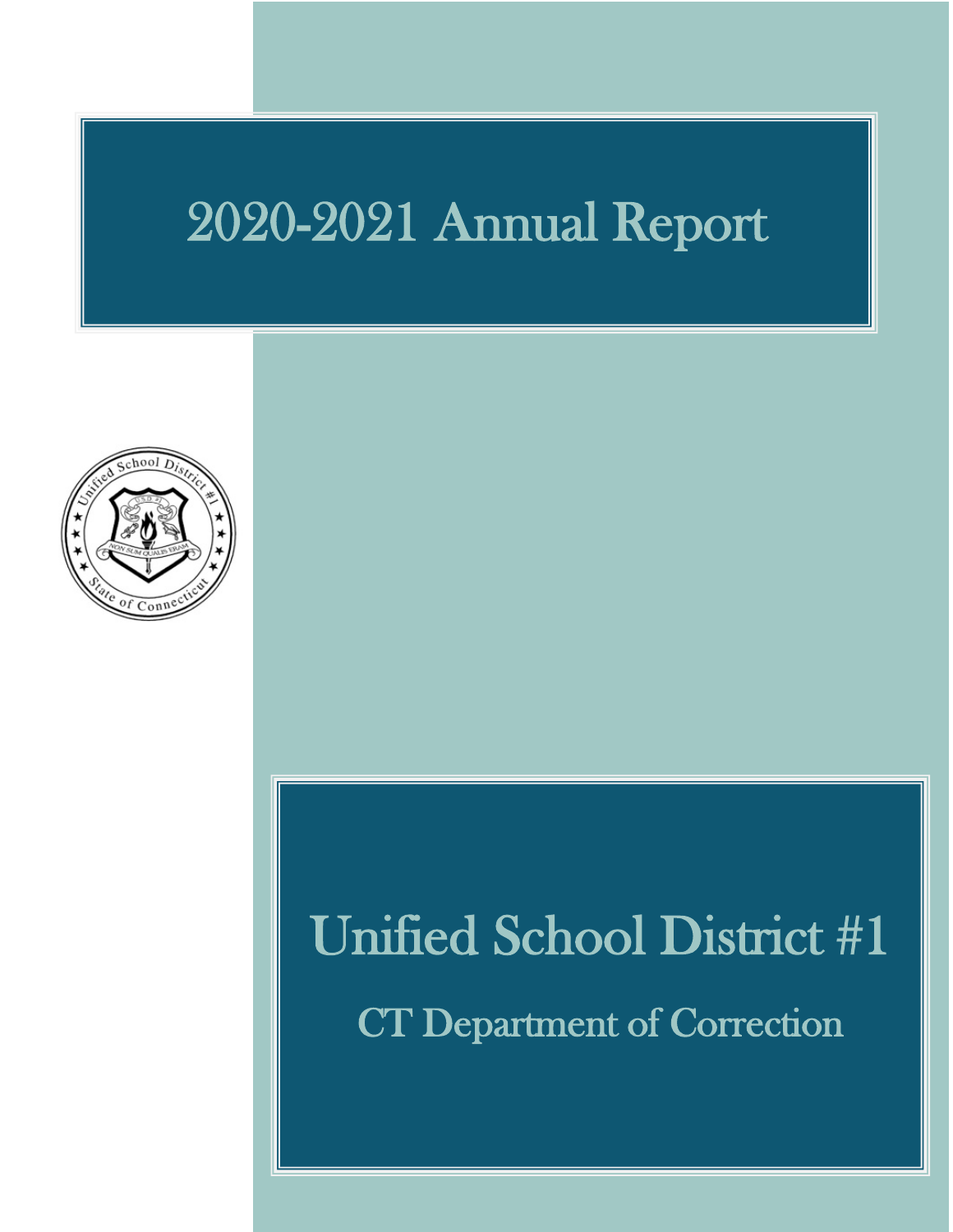#### Statement of Non-Discrimination

 Unified School District #1 does not discriminate on the basis of religion, color, national origin, sex, sexual orientation, age or disability in providing education services. Unified School District #1 does not discriminate on the basis of disability by denying access to the benefits of district services, programs or activities.

Title IX Coordinator: 860-692-7537 Section 504/ADA District Coordinator: 860-692-7537

> State of Connecticut Department of Correction Unified School District #1 24 Wolcott Hill Road Wethersfield, CT 06109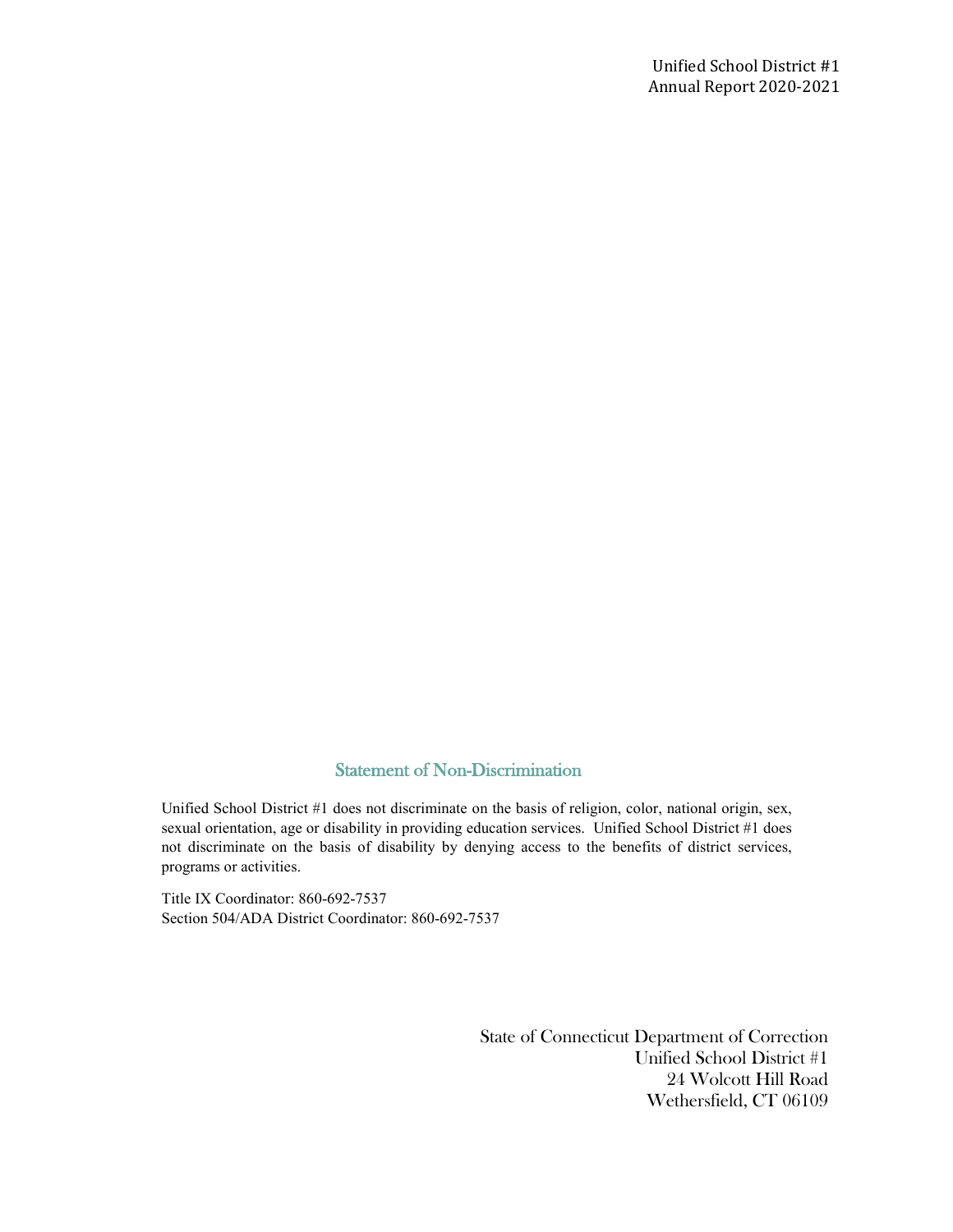

### CT DEPARTMENT OF CORRECTION

#### MISSION STATEMENT

The Department of Correction shall strive to be a global leader in progressive correctional practices and partnered re-entry initiatives to support responsive evidence-based practices aligned to lawabiding and accountable behaviors. Safety and security shall be a priority component of this responsibility as it pertains to staff, victims, citizens, and offenders.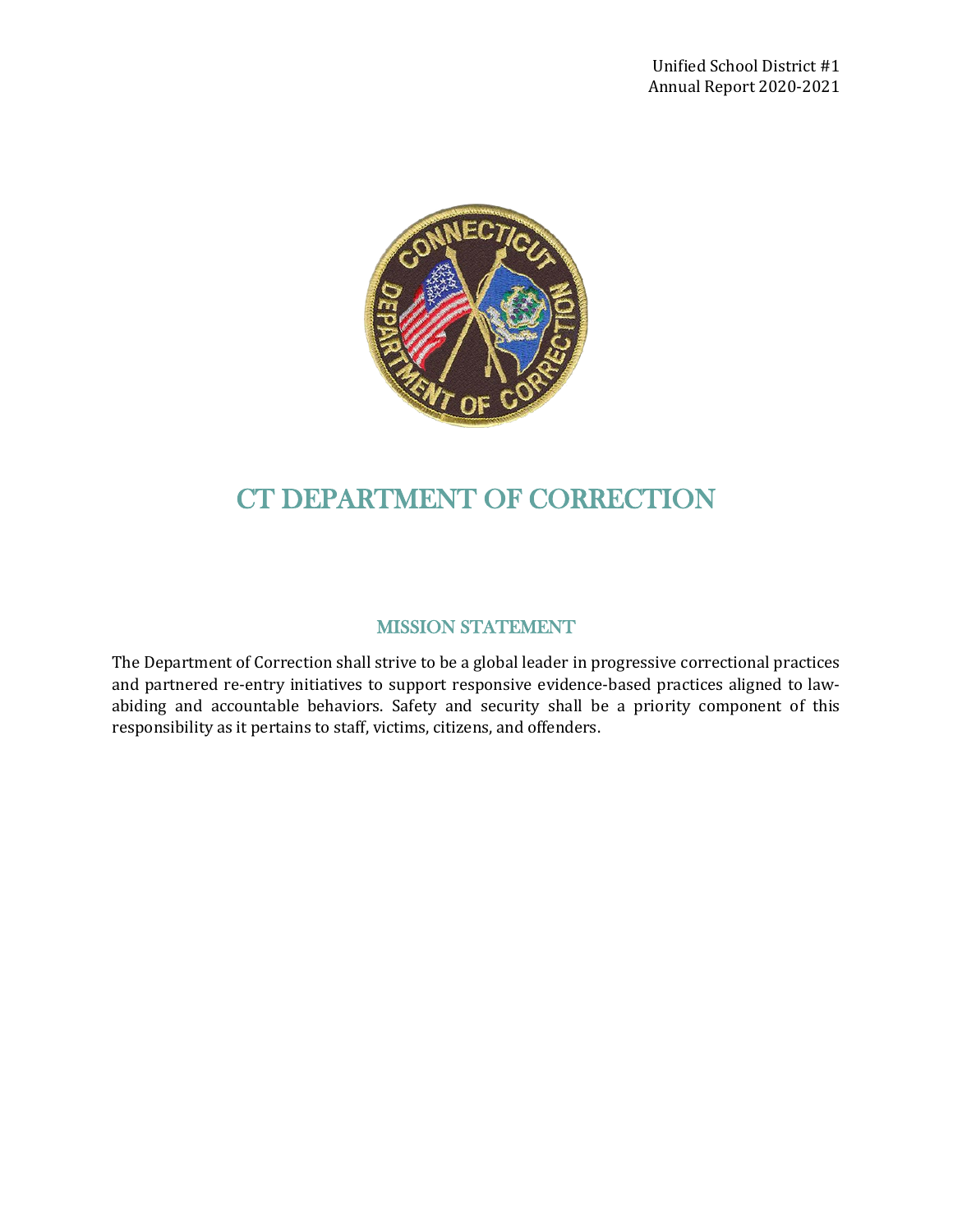

## UNIFIED SCHOOL DISTRICT #1

#### MISSION STATEMENT

The Connecticut Department of Correction – Unified School District #1 is dedicated to providing quality educational programs for incarcerated individuals so that they can make a successful transition to society. Academic knowledge, vocational competencies, use of technology and life skills integrated with technology are offered to students in a positive environment to foster life-long learning and multi-cultural awareness.

#### VISION STATEMENT

Unified School District #1 will be recognized for its forward thinking, its connections to the community and for the success of its students.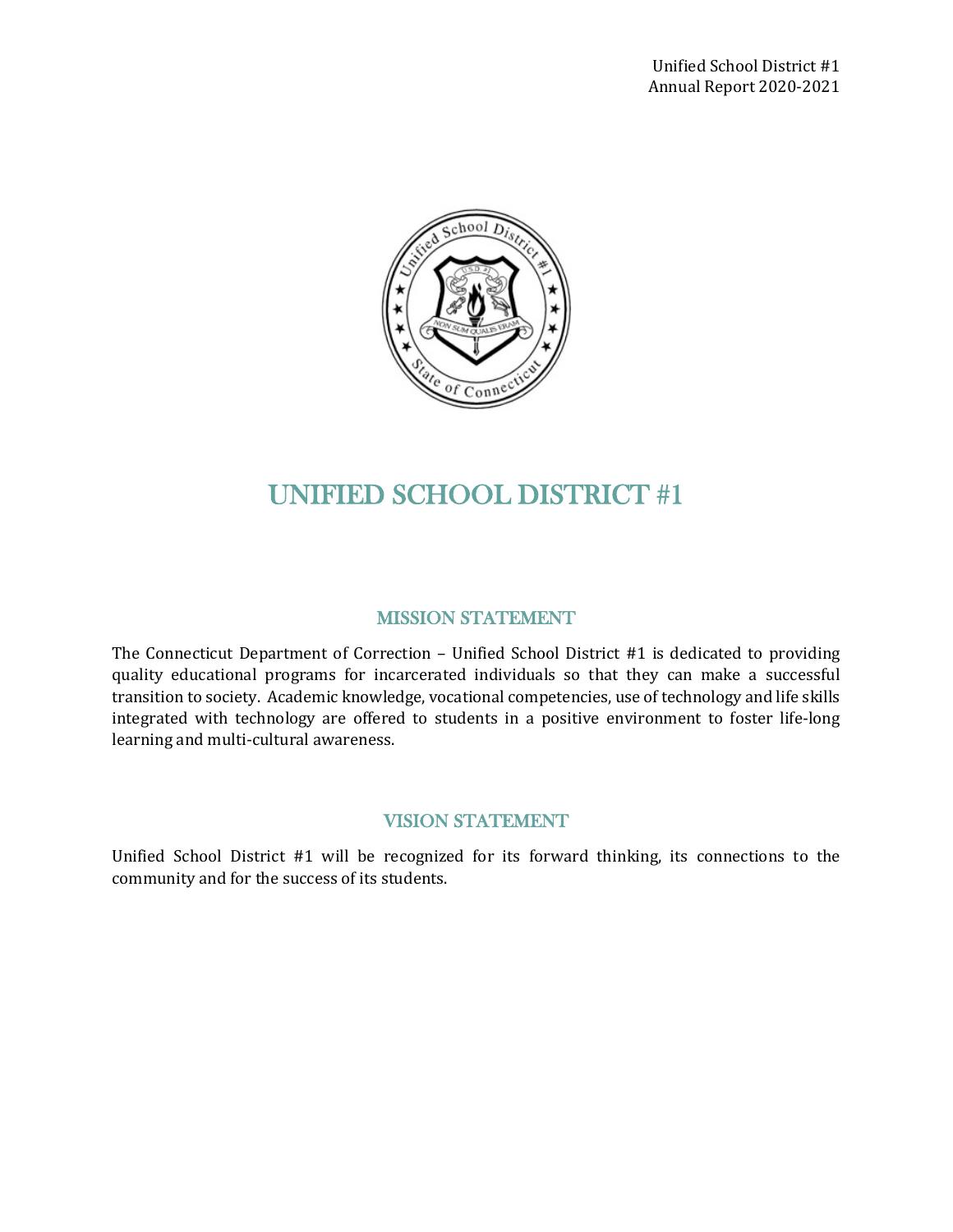## **Unified School District #1 Quick Stats 2020-2021**

- $\triangleright$  Duplicated enrollment: 6,307 students
- $\triangleright$  Unduplicated enrollment: 2,585 students
- $\triangleright$  Average daily enrollment: 849 students
- $\triangleright$  Diplomas Awarded:
	- o GED 41 students
	- o SDE High School Diploma 7 students
	- o USD #1 Adult Education Diploma 44 students
- $\geq 403$  students were promoted to higher class levels.
- $\triangleright$  Students averaged a 5.2 grade level gain on the Test of Adult Basic Education.
- $\geq 951$  students earned Career-Technical Education certificates.
- $\geq 123$  students were awarded Vocational Certificates of Completion.
- 22 students completed ServSafe Certification.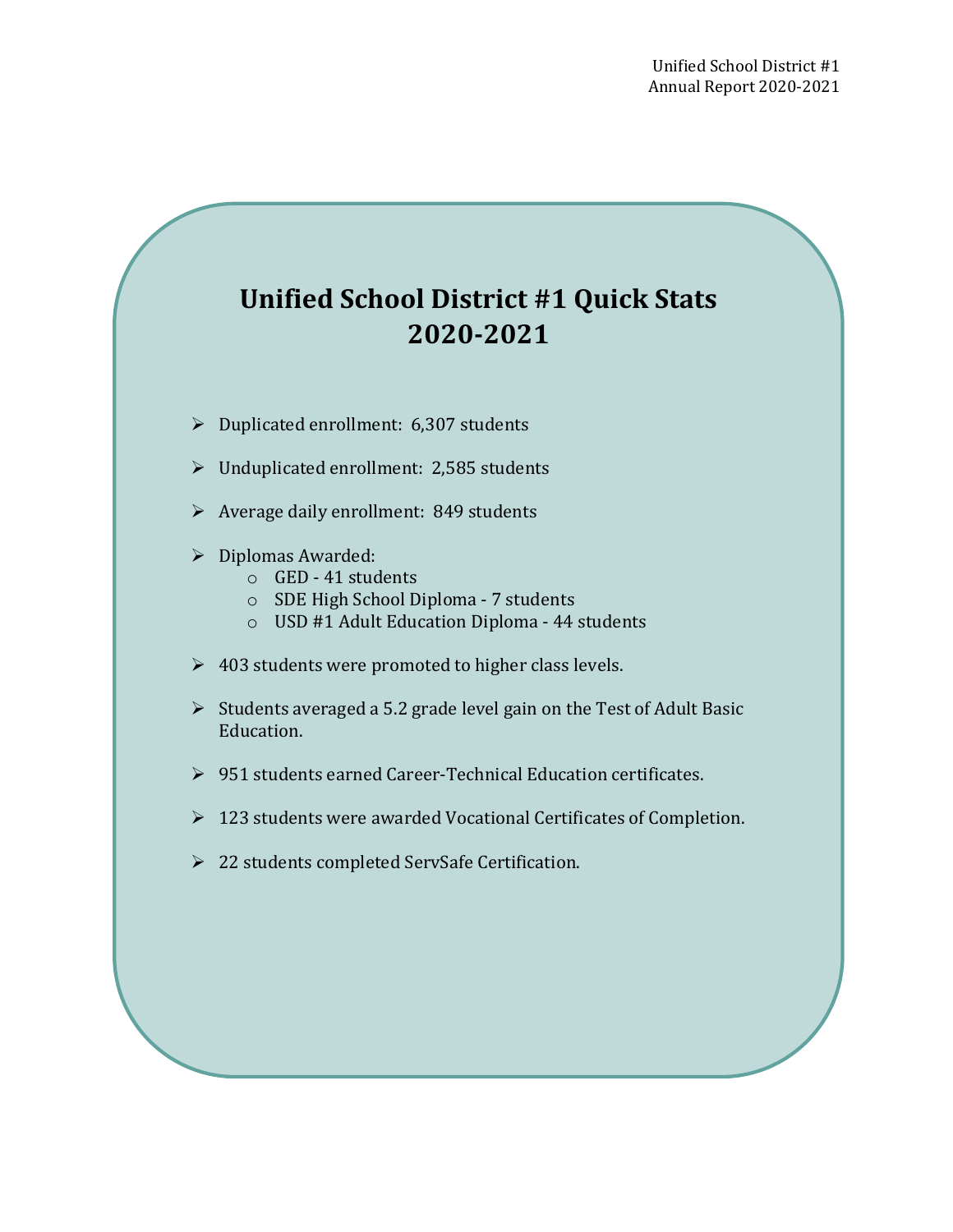## **School Administrators 2020-2021**

#### **District Administrators:**

| Maria Pirro    | Acting Superintendent of Schools (Retired 10/2020)    |
|----------------|-------------------------------------------------------|
| Veron Beaulieu | Acting Superintendent of Schools (Effective 10/2020)  |
|                | Deputy Superintendent of Schools                      |
| Mike Nunes     | Director of Special Education                         |
| Gabriel Riccio | Director of Curriculum & Instruction (Retired 9/2020) |

#### **School Administrators:**

| Daniel Cambra         | <b>State School Department Head</b> |
|-----------------------|-------------------------------------|
| Nickko Checovetes     | <b>State School Department Head</b> |
| Patrina Evans         | <b>State School Department Head</b> |
| Lenore Gagain         | State School Principal              |
| Debra Grainsky        | <b>State School Department Head</b> |
| Tameka Grant-Mack     | <b>State School Department Head</b> |
| Chris Hempel          | <b>State School Department Head</b> |
| Latesha Jones         | <b>State School Department Head</b> |
| <b>Heather Mroz</b>   | <b>State School Department Head</b> |
| <b>Matthew Reinke</b> | State School Principal              |
| Roseann Sessa         | <b>State School Department Head</b> |
| Heather Verdi         | <b>State School Department Head</b> |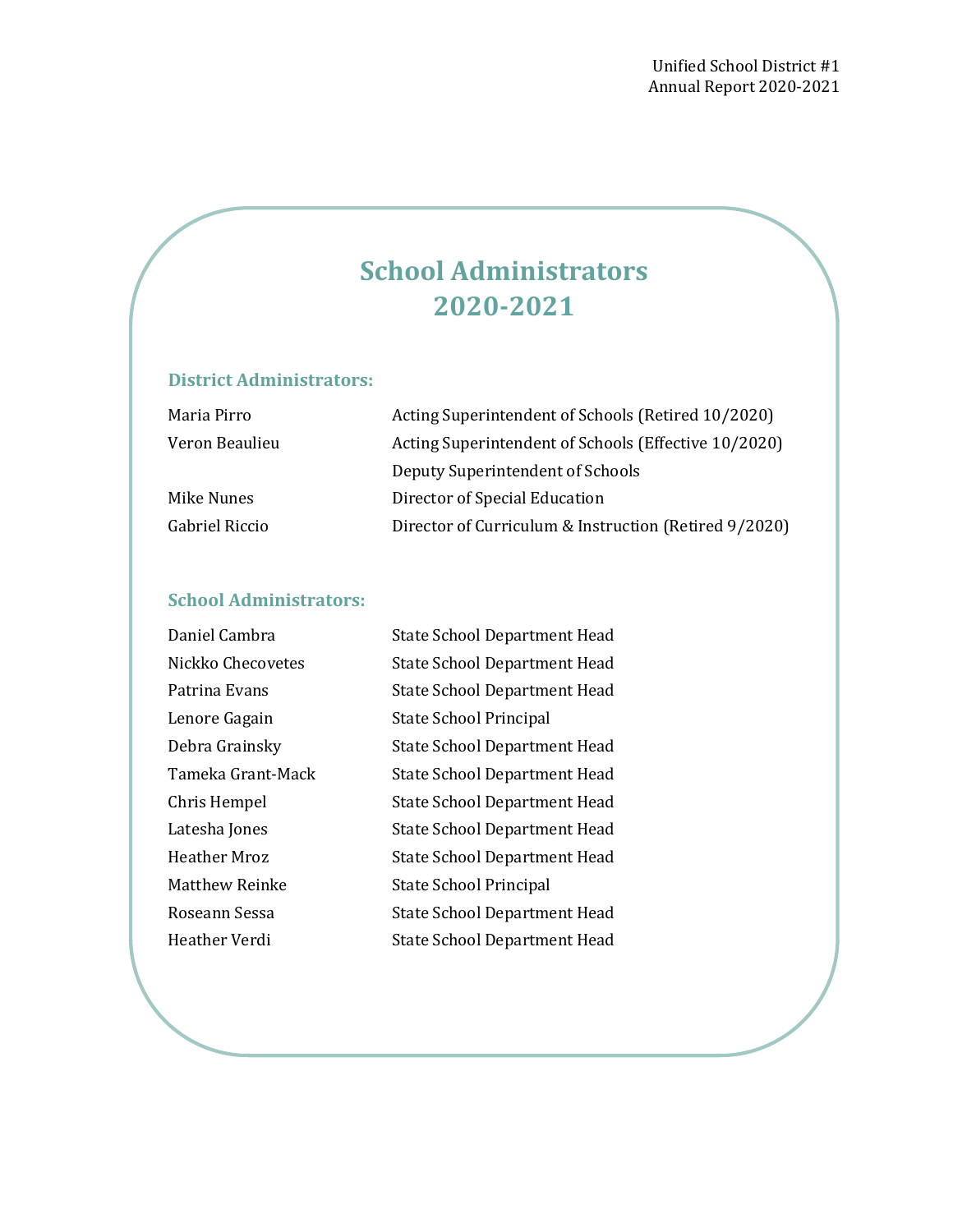

**School Sites** 14 Facilities

**State School Teachers** 69

**Vocational Instructors** 26

**Librarians & Library Media Specialists** 2

> **Pupil Services Staff** 16

> > **Support Staff** 9 (Full Time) 6 (Part Time)

**School Administrators** 12

**Central Office Administrators** 2

Data from 6/2021 USD #1 Roster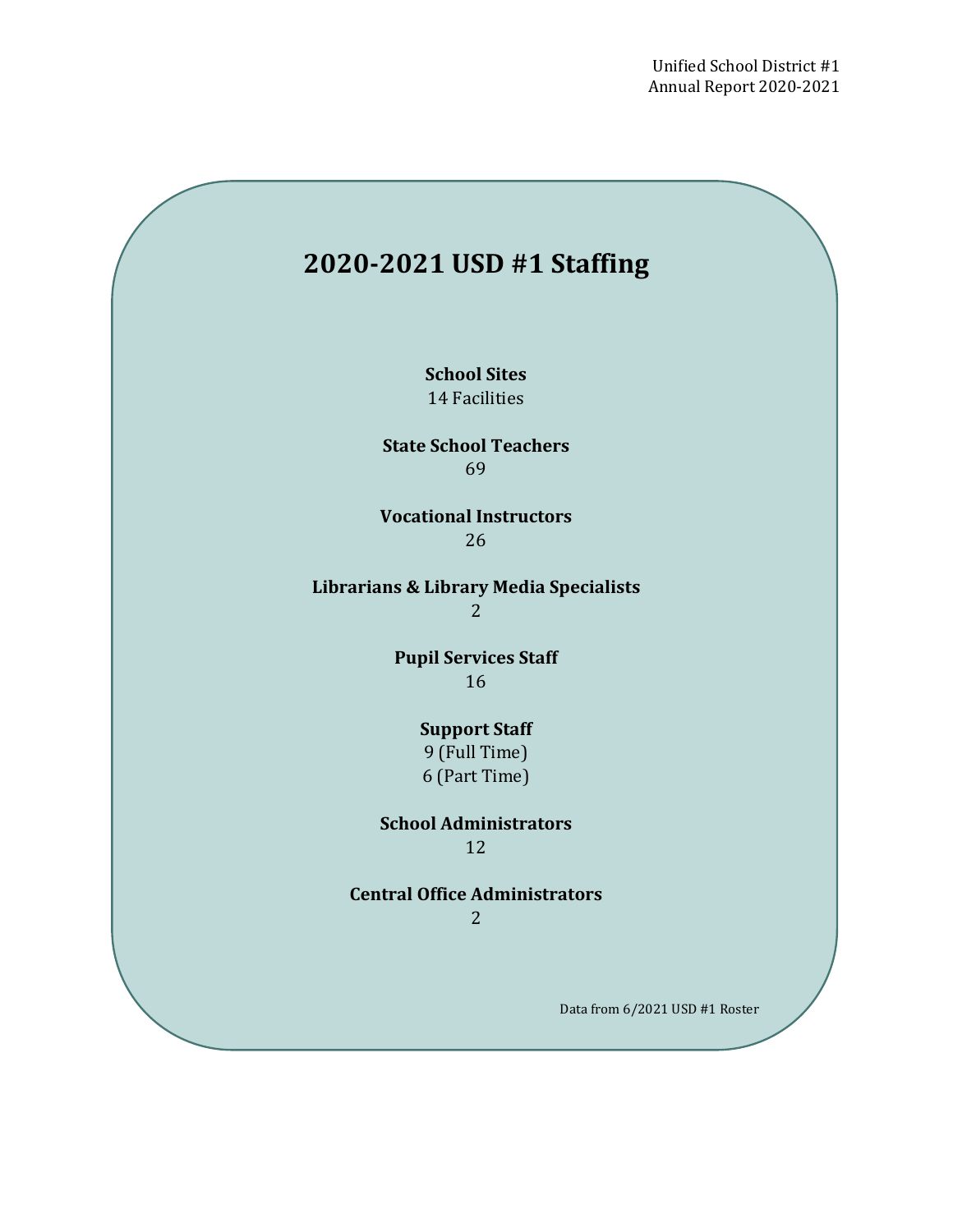

l.

Bridgeport CC

Brooklyn CI

Cheshire CI

Corrigan-Radgowski CC

Garner CI

Hartford CC

MacDougall CI

Manson Youth Institution

New Haven CC

Northern CI (Closed 6/11/21)

Osborn CI

Robinson CI

Willard-Cybulski CI

York CI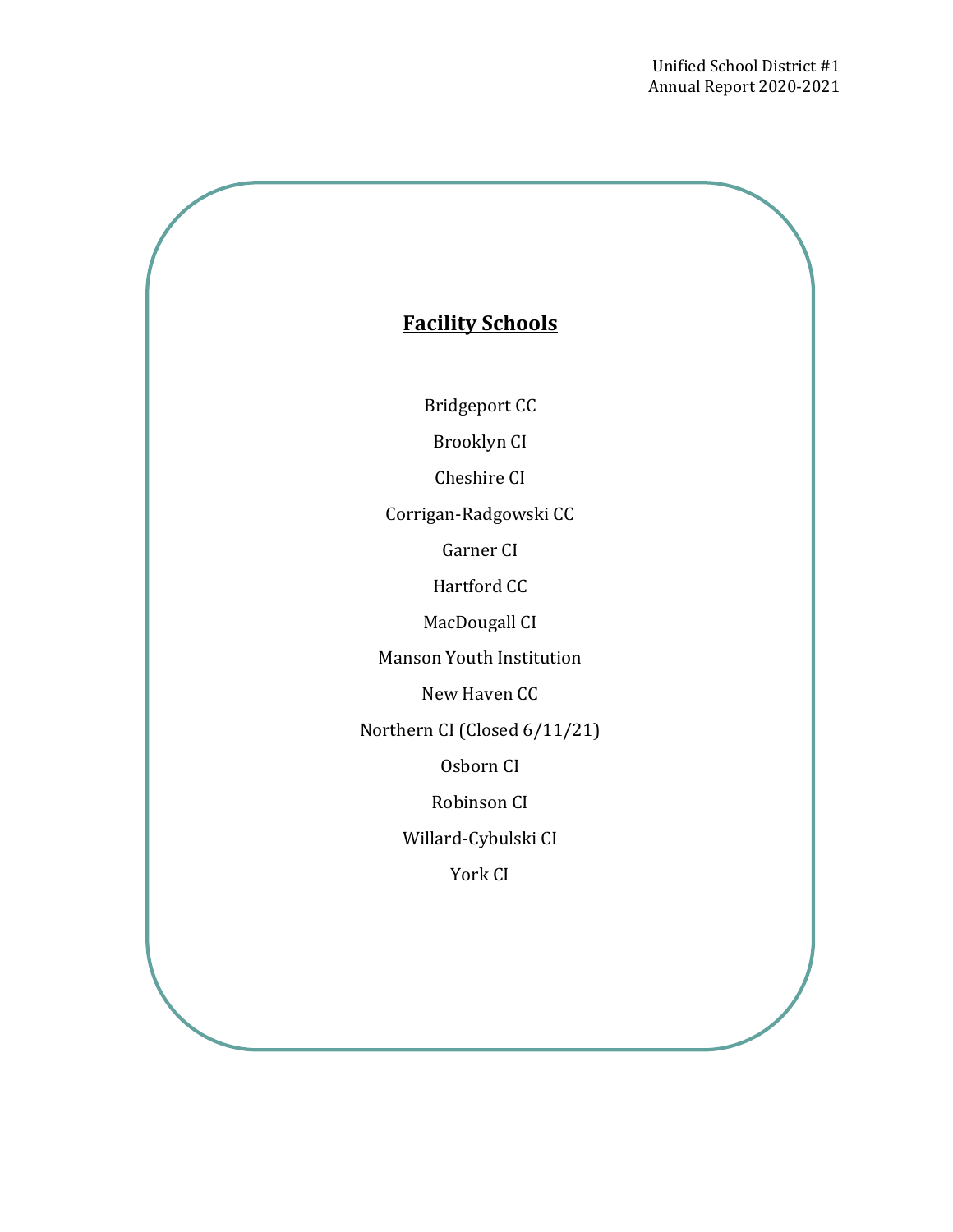

#### **Historical Background**

In June of 1969 the Connecticut General Assembly enacted legislation formerly establishing Unified School District #1 (USD#1) as the legally vested school district within the Connecticut Department of Correction (DOC). From a small and limited beginning, the district has grown to be a comprehensive and dynamic component of the Agency's Programs and Treatment Unit. Today, USD#1 is a national leader in correctional education with approximately 144 employees in 14 facilities across Connecticut. Unified School District #1 continues to be responsive to the needs of our students with a focus, not only on academics and career-technical education, but on social emotional learning (SEL) which has a direct impact on our students' learning abilities.

#### **General Information**

Unified School District #1 remains dedicated to providing quality educational programming that meets the needs of its incarcerated population and prepares them to successfully transition back to society. Best practices and evidenced-based research are the foundations that support academic knowledge, vocational competencies, life skills development, multiculturalism, and technology awareness in a positive, and growth-oriented environment that prepare students to be life-long learners.

Educational programming is flexible enough to accommodate a variety of learning styles, yet designed to provide the essential structure necessary to support the orderly assimilation of academic, social, and emotional skills on a daily basis. Educational programming is designed to provide essential opportunities to offenders while supporting the specific needs of each facility and the mission of the Connecticut Department of Correction. There are approximately 54% of inmates within the Department of Correction who do not hold a High School Diploma or GED. The average skill level of students upon entry into a school program is between the 4th and 5th grade.

While not all programs are available in each facility, throughout the district USD#1 offers a K-12 High School Program, Adult Basic Education (ABE), General Education Development (GED), Credit Diploma Program (CDP), English as a Second Language (ESL), and a wide variety of Career-Technical Education (CTE) programs. Additionally, certified educators provide opportunities for students to explore other topics vital to their personal growth and development. The talented and dedicated professionals in USD#1 are grounded in the knowledge that recidivism is reduced by helping offenders become educated and mature citizens who transition from prison as positive and responsible contributors to the larger community.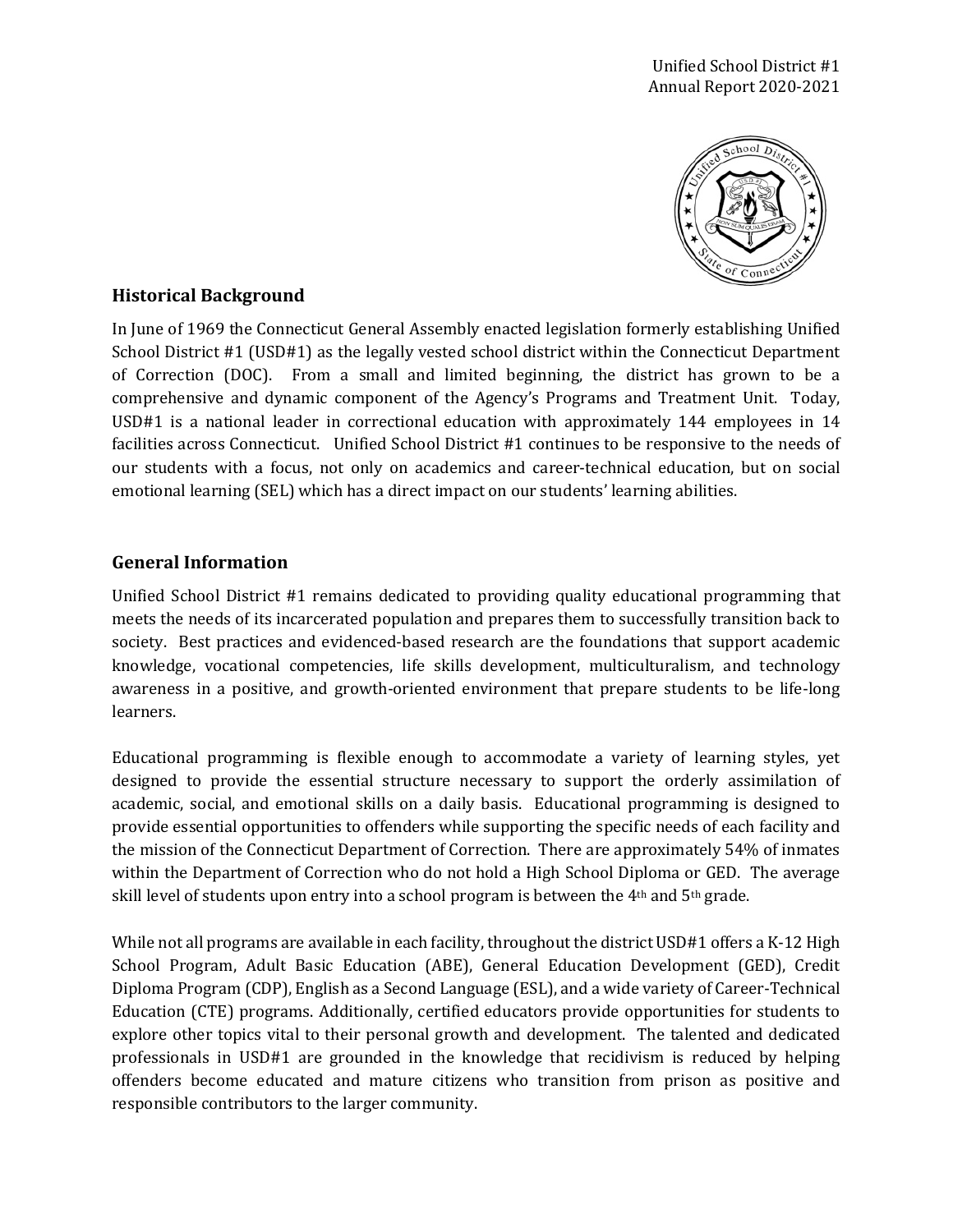#### **Organization**

The Commissioner of the Connecticut Department of Correction is designated as the Chairperson of the school board for Unified School District #1. The authority to administer, organize, manage, and supervise the daily operations of the district is the responsibility of the Superintendent of Schools who may further delegate this authority to other school administrators and staff, as necessary. In addition to assigned responsibilities, USD #1 has a Director of Special Education who oversees, monitors and directs the special education programming at all sites.

The Superintendent is responsible for: (1) Maintaining oversight and compliance with Agency and State Department of Education policies, procedures and regulations, (2) Developing and implementing progressive district school improvement projects and managing the operational needs of all schools in USD#1, and (3) Implementing measures to evaluate the effectiveness of teaching and learning as well as providing support and guidance about education to the Commissioner and his executive team. The Superintendent is also responsible for hiring, retention, and termination decisions for the school staff in collaboration with Human Resources.

Under the guidance and leadership of the Superintendent, the USD#1 administrative team supports the effective operation of the district. USD#1 employs both certified educational staff and direct and indirect support staff employees in a variety of settings.

All professional staff members are CT State certified and must maintain their certification to ensure compliance with Connecticut State Department of Education certification requirements. Ongoing professional development opportunities are provided to all certified staff in accordance with best practices. All professional development is founded upon the principle of results-based accountability and focused on improving school effectiveness and achievement for all students in USD#1.

#### **Students**

Unified School District #1 provides education services to offenders incarcerated as adults in the CT Department of Correction. Students under the age of 18 without a high school diploma or GED are required to attend school while school is voluntary for offenders ages 18 years or older.

| <b>Age Group</b>    | <b>Education</b>   |  |
|---------------------|--------------------|--|
| 14-17 year olds     | Required to Attend |  |
| 18 years old and up | Voluntary          |  |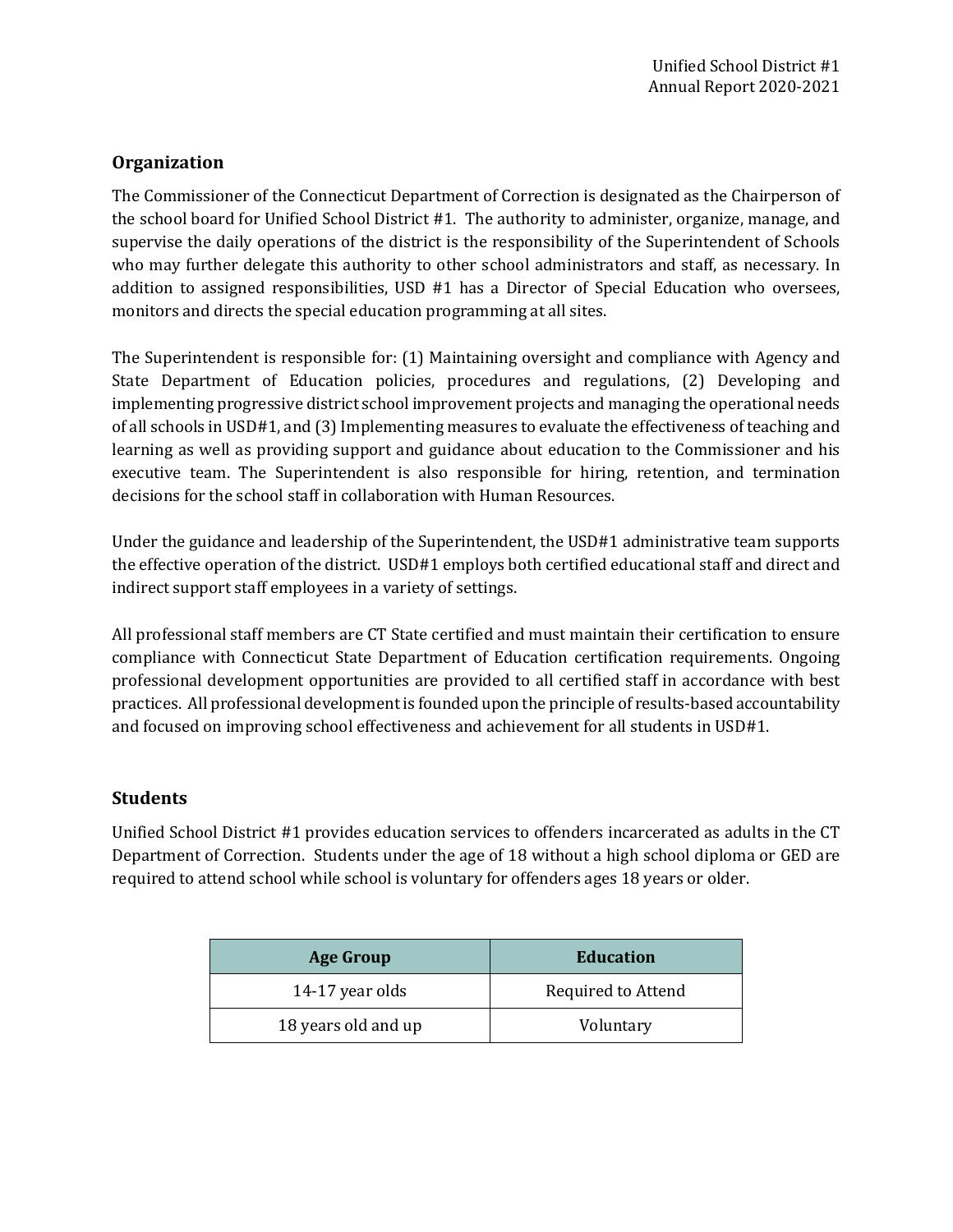#### **Academic Program Options**

Unified School District #1 offers the following academic program options; however, not all options are available to all students.

| <b>Academic Program Options</b> |                                |                        |                                  |  |  |
|---------------------------------|--------------------------------|------------------------|----------------------------------|--|--|
| <b>Ages</b>                     | <b>K-12 Education</b>          | <b>Adult Education</b> |                                  |  |  |
| 14-17 years old                 | <b>High School</b><br>Program  |                        |                                  |  |  |
| 18-21 years old                 | <b>High School</b><br>Program* | <b>ABE/GED Program</b> | <b>Credit Diploma</b><br>Program |  |  |
| 22 years old or older           |                                | <b>ABE/GED Program</b> | <b>Credit Diploma</b><br>Program |  |  |

\* Eligibility based on individual review of student credits and other pertinent information.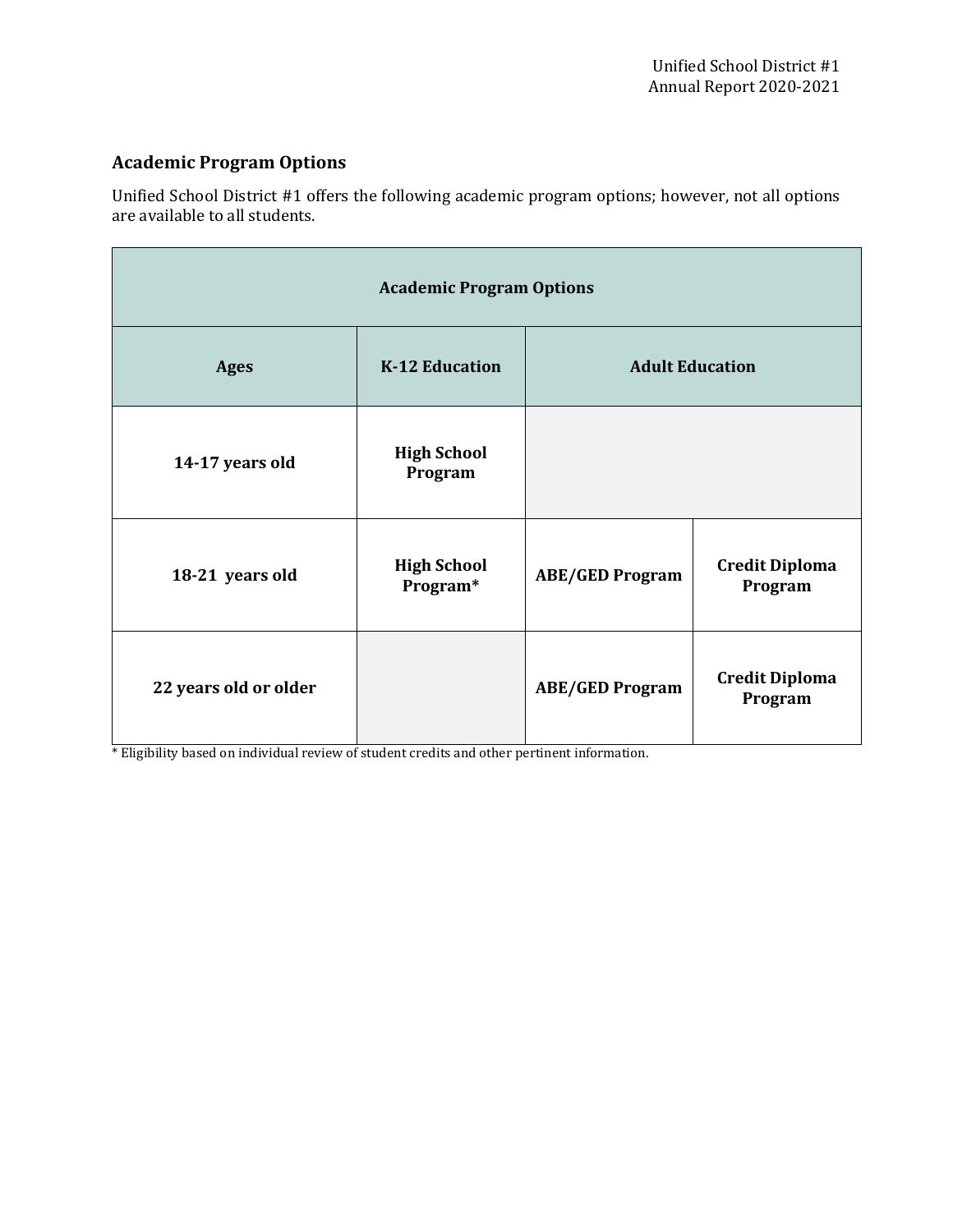| 2020-2021 Educational Offerings by Type |                                                                                                                                                                                                                                                                                                                                                                                                                                                                                                                                            |  |
|-----------------------------------------|--------------------------------------------------------------------------------------------------------------------------------------------------------------------------------------------------------------------------------------------------------------------------------------------------------------------------------------------------------------------------------------------------------------------------------------------------------------------------------------------------------------------------------------------|--|
| <b>Program Type</b>                     | <b>Educational Offerings*</b>                                                                                                                                                                                                                                                                                                                                                                                                                                                                                                              |  |
| <b>Academic &amp; Enrichment</b>        | <b>Adult Basic Education (ABE)</b><br>Credit Diploma Program<br><b>ESL</b><br><b>General Education Development (GED)</b><br>K-12 High School Diploma<br><b>Special Education</b><br><b>Technology Education</b>                                                                                                                                                                                                                                                                                                                            |  |
| <b>Student Services</b>                 | <b>Academic Assessments</b><br><b>Career Resource Fairs</b><br><b>Continuing Education</b><br><b>Correspondence Courses</b><br><b>Counseling Services</b><br><b>DSST Examinations</b><br><b>Special Education and Related Services</b>                                                                                                                                                                                                                                                                                                     |  |
| <b>Career-Technical Education</b>       | <b>Auto Body Repair Technology</b><br><b>Automotive Technology</b><br><b>Building Maintenance</b><br><b>Business Education</b><br>Carpentry<br><b>Commercial Cleaning</b><br><b>Computer Education</b><br><b>Computer Repair</b><br>Cosmetology/Barbering<br><b>Culinary Arts</b><br>Drafting CAD/CAM<br>Electro-Mechanical Technology<br><b>Graphic and Printing Technology</b><br>Horticulture/Landscaping Technology<br><b>Hospitality Operations Technology</b><br>Machine Tool<br><b>Small Engine Technology</b><br>Wheelchair Repair |  |

\* Not all offerings are available at every facility.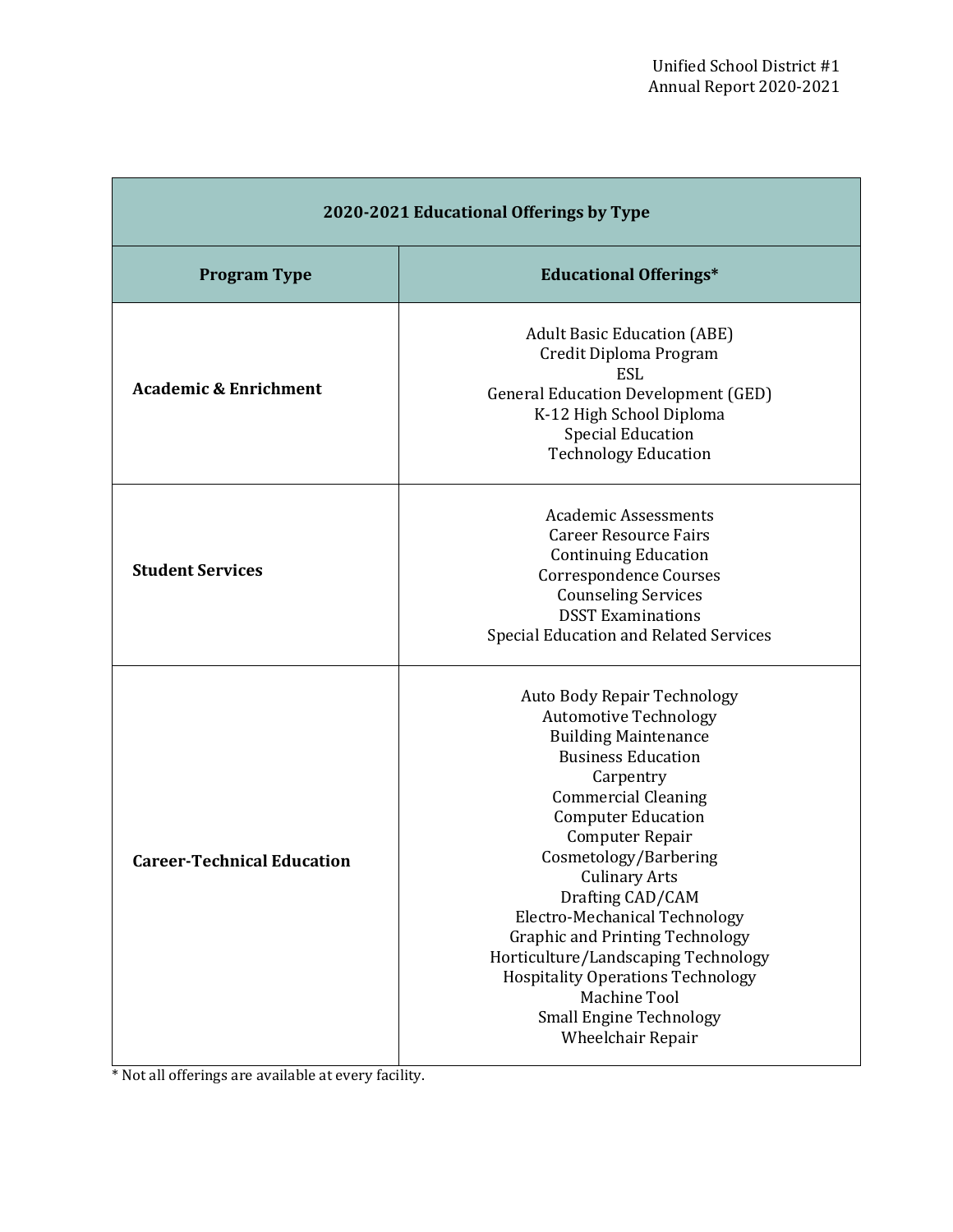## Student Enrollment Data



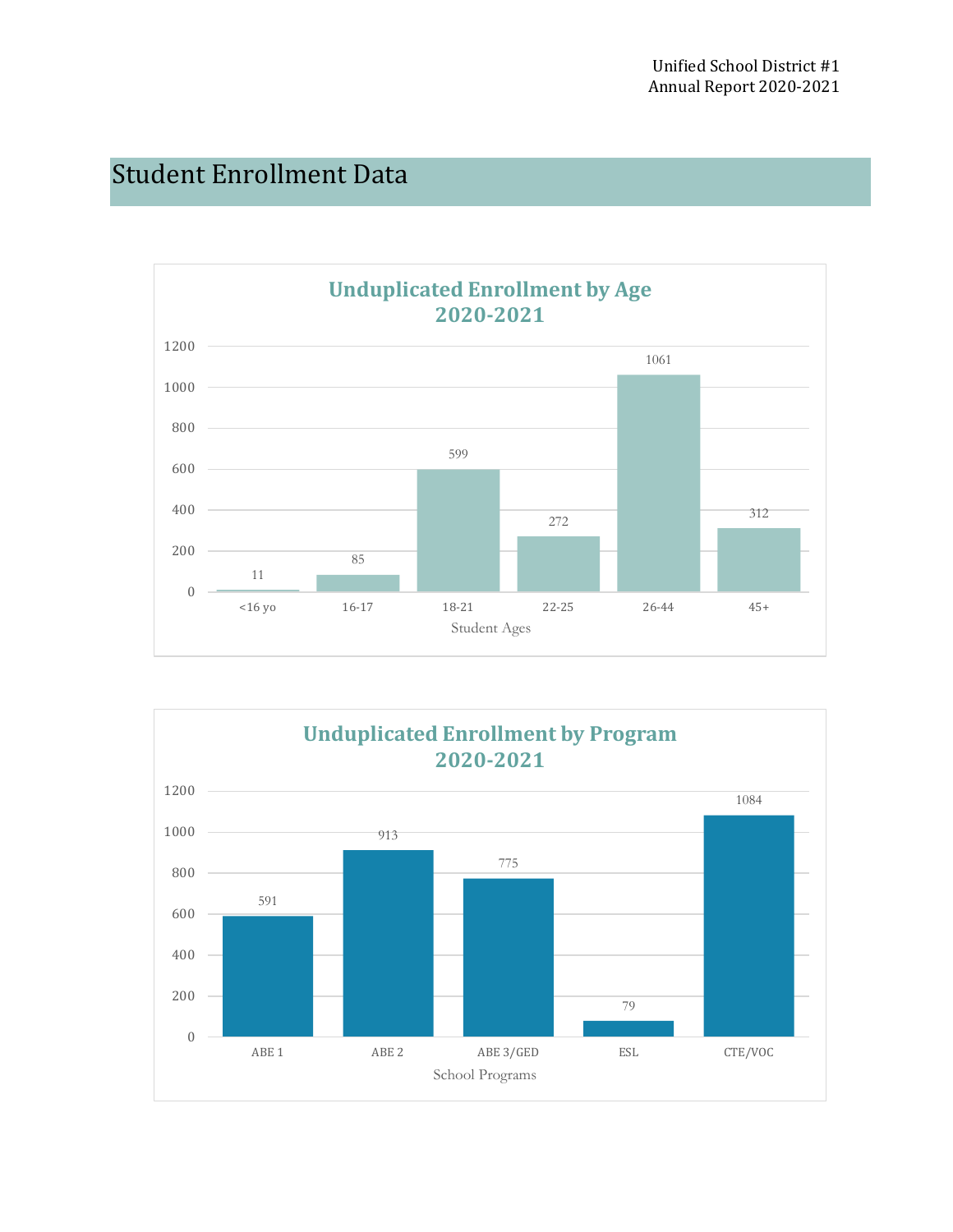## Enrollment Trend Data



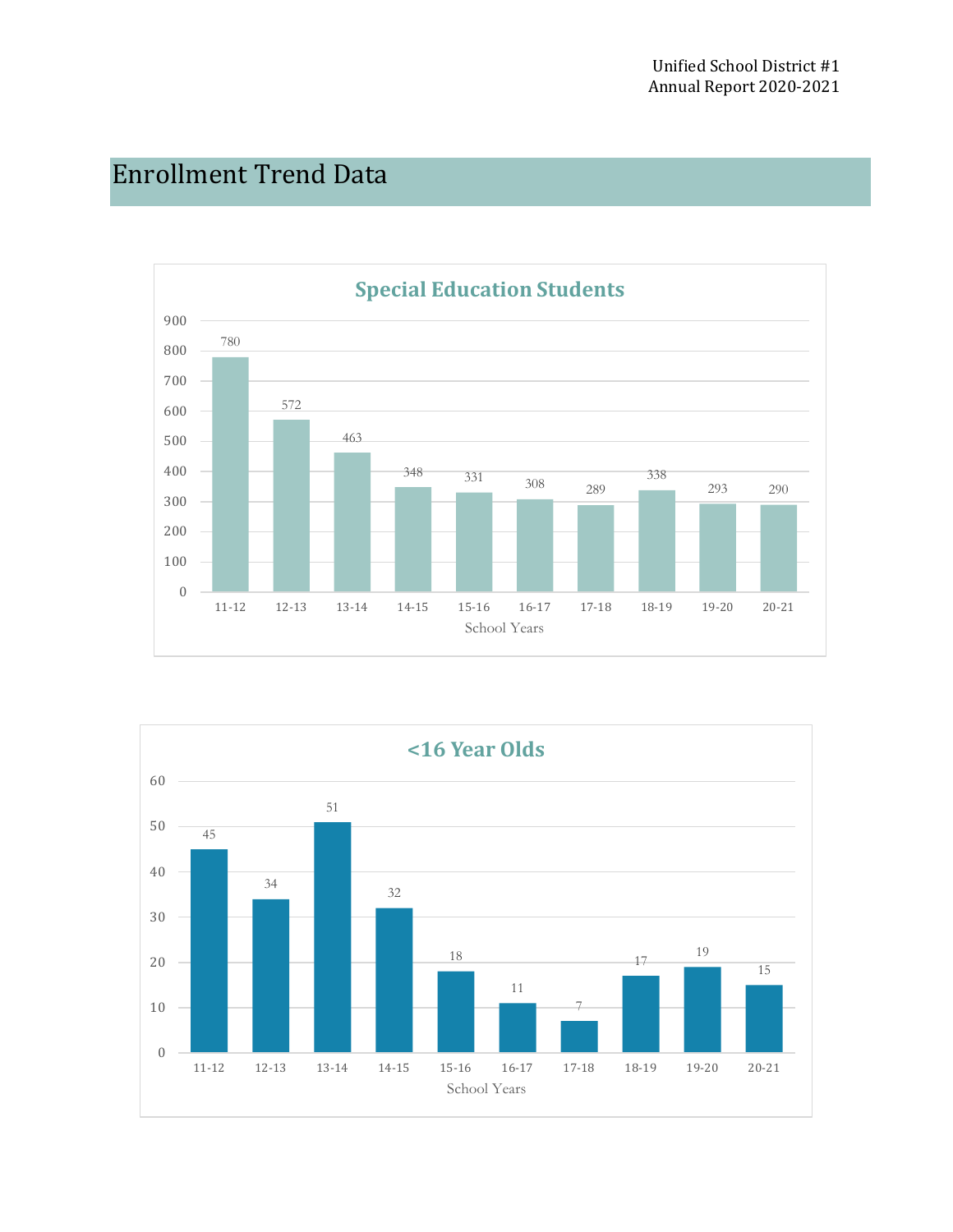

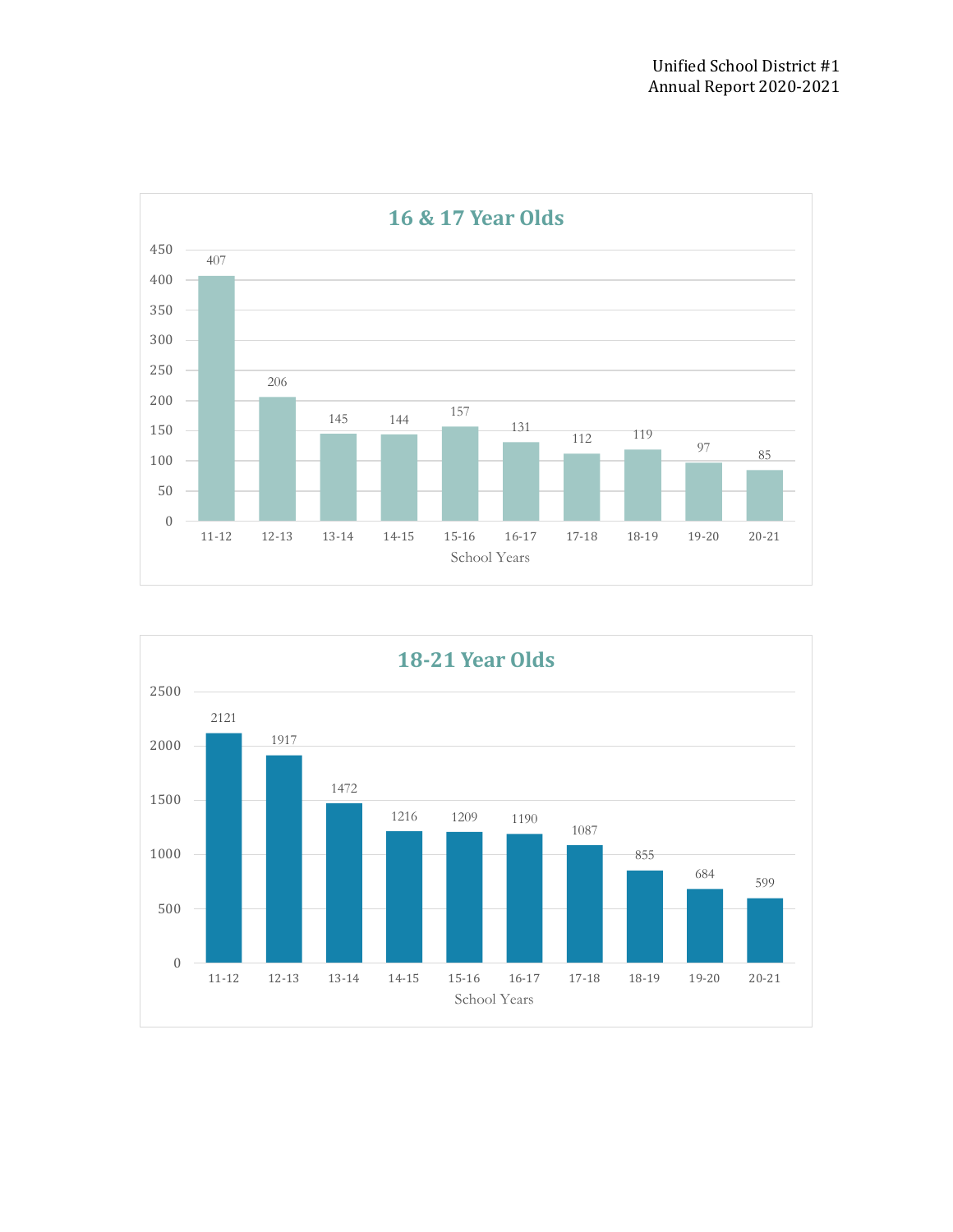

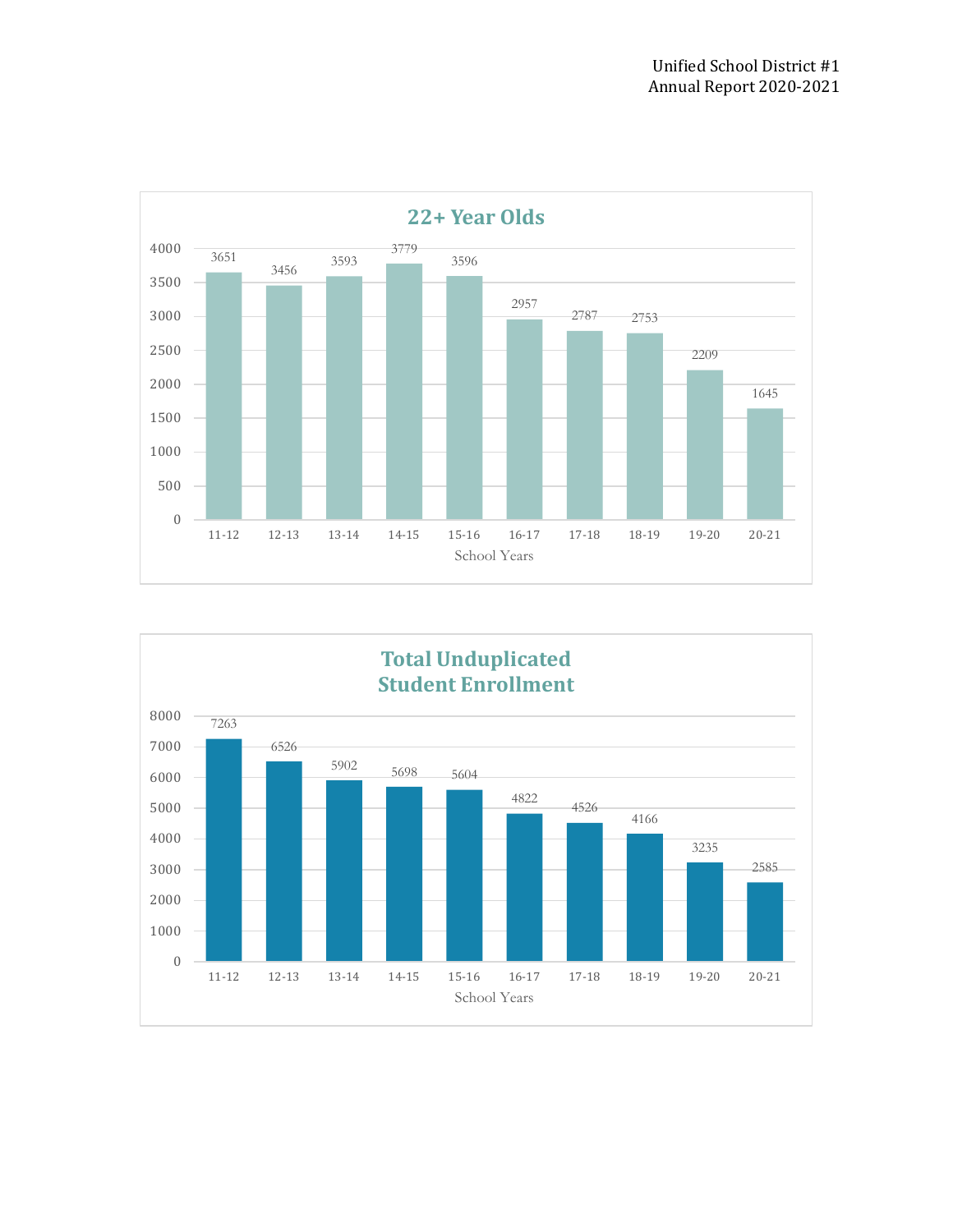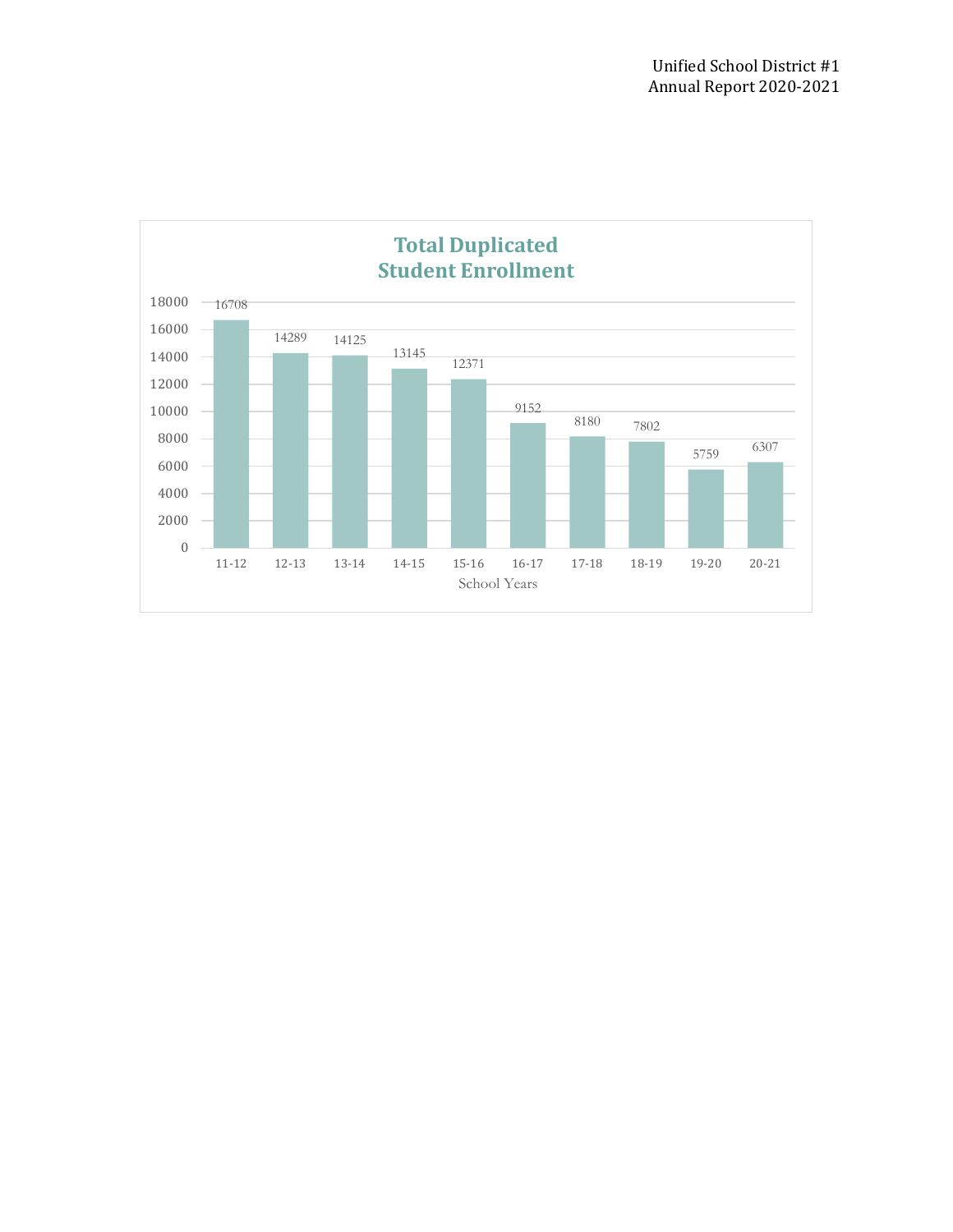## Staff Trend Data





\* Pupil Service Specialists include School Psychologists, School Counselors, and School Social Workers.